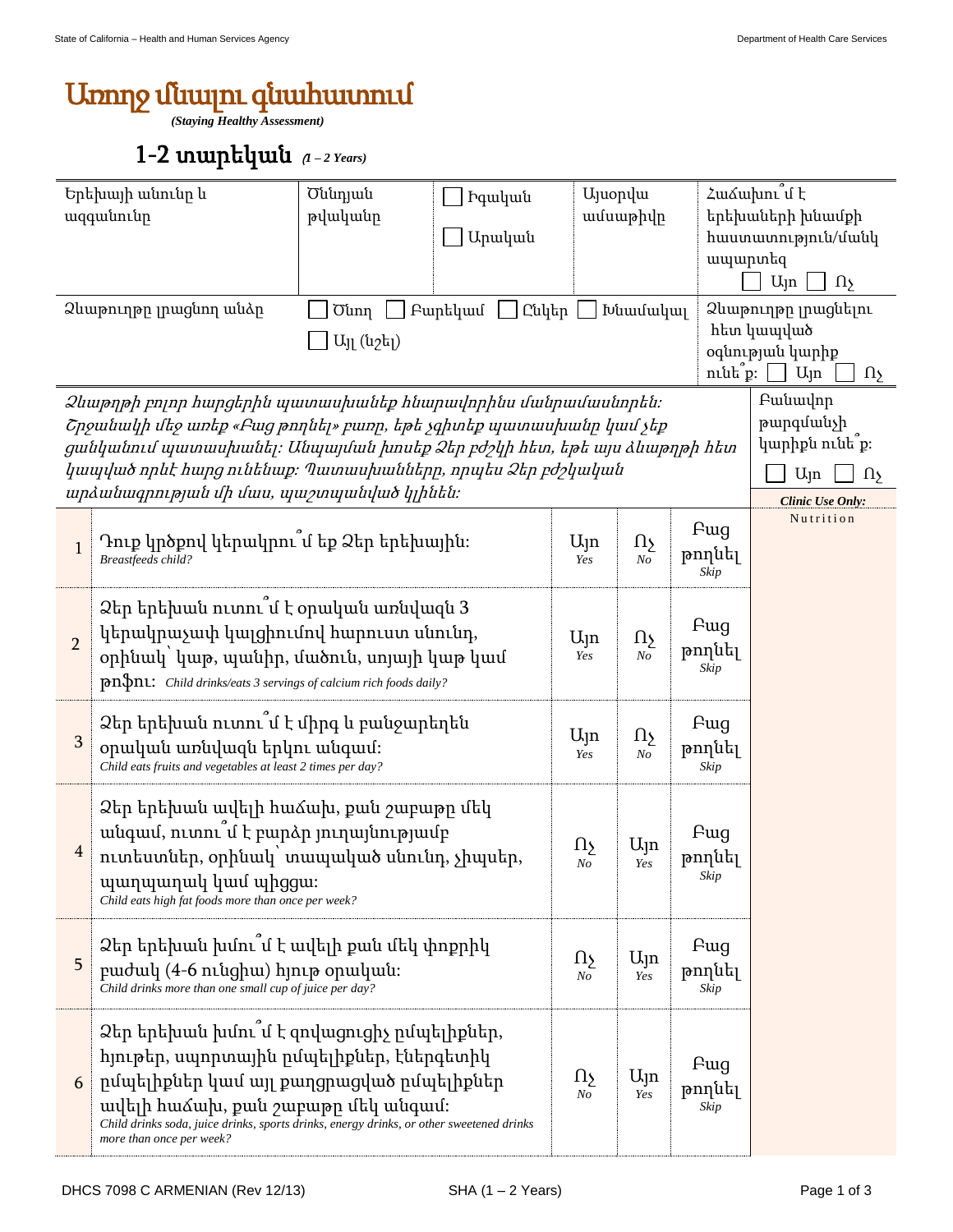|    |                                                                                                                                                                                                       |                          |                                     |                               | Physical Activity |
|----|-------------------------------------------------------------------------------------------------------------------------------------------------------------------------------------------------------|--------------------------|-------------------------------------|-------------------------------|-------------------|
| 7  | Ձեր երեխան ակտիվ խաղու՞մ է շաբաթվա գրեթե<br>բոլոր օրերին։<br>Child plays actively most days of the week?                                                                                              | $U_{\parallel}$ n<br>Yes | $\Omega$<br>No                      | <b>F</b> ug<br>թողնել<br>Skip |                   |
| 8  | Դուք մտահոգվա՞ծ եք Ձեր երեխայի քաշով։<br>Concerned about child's weight?                                                                                                                              | Ωу<br>$N_{O}$            | $U_{\parallel}$ n<br>Yes            | Fwg<br>թողնել<br>Skip         |                   |
| 9  | Ձեր երեխան դիտու՞մ է հեռուստացույց կամ<br>խաղում համակարգչային խաղեր։<br>Child watches TV or plays video games?                                                                                       | Ωş<br>No                 | Ujn<br>Yes                          | <b>F</b> ug<br>թողնել<br>Skip |                   |
| 10 | Ձեր տանը տեղադրվա՞ծ է ծխի աշխատող<br>դետեկտոր։<br>Home has working smoke detector?                                                                                                                    | $U_{\parallel}$ n<br>Yes | $\Omega$<br>No                      | Pwg<br>թողնել<br>Skip         | Safety            |
| 11 | Դուք իջեցրե՞լ եք Ձեր ջրի ջերմաստիձանը ցածր<br>տաքի (120 աստիճանից պակաս):<br>Water temperature turned down to low-warm?                                                                               | $U_{\parallel}$ n<br>Yes | $\Omega$<br>N <sub>O</sub>          | Fwg<br>թողնել<br>Skip         |                   |
| 12 | Եթե Ձեր տունը մեկ հարկից ավելի է, Դուք ունե՞ք<br>անվտանգության պաշտպանիչներ<br>պատուհանների և դարպասներ<br>աստիձանավանդակի վրա։<br>Safety guards on windows and gates for stairs in multi-level home? | $U_{\parallel}$ n<br>Yes | $\Omega_{\Sigma}$<br>N <sub>O</sub> | Fwg<br>թողնել<br>Skip         |                   |
| 13 | Ձեր տանը մաքրող նյութերը, դեղորայքը և լուցկին<br>կողպված տեղու՞մ են պահվում։<br>Cleaning supplies, medicines, and matches locked away?                                                                | $U_{\parallel}$ n<br>Yes | Ωչ<br>N <sub>O</sub>                | Fwg<br>թողնել<br>Skip         |                   |
| 14 | Ձեր տանը՝ հեռախոսի մոտ փակցվա՞ծ է<br>Տոքսիկոլոգիական կենտրոնի հեռախոսահամարր<br>$(800-222-1222)$ :<br>Home has phone # of Poison Control Center posted by phone?                                      | Ujn<br>Yes               | $\Omega_{\Sigma}$<br>No             | <b>F</b> ug<br>թողնել<br>Skip |                   |
| 15 | Դուք մի՞շտ եք մնում Ձեր երեխայի հետ, երբ նա<br><b>Inquipulantul h:</b> Always stays with child when in the bathtub?                                                                                   | Ujn<br>Yes               | $\Omega$<br>N <sub>O</sub>          | Fwg<br>թողնել<br>Skip         |                   |
| 16 | Դուք մի՞շտ եք դնում Ձեր երեխային հետև նայող<br>ավտոմեքենայի մանկական նստատեղի մեջ՝ հետևի<br>նստատեղին։<br>Always places child in a rear facing car seat in the back seat?                             | $U_{\parallel}$ n<br>Yes | Ωу<br>No                            | Pwg<br>թողնել<br>Skip         |                   |
| 17 | Ավտոմեքենայի մանկական նստատեղը, որը Դուք<br>օգտագործում եք, համապատասխանու՞մ է Ձեր<br>երեխայի տարիքին և չափսին։<br>Car seat used is correct size for age and size of child?                           | $U_{\parallel}$ n<br>Yes | Ωş<br>No                            | Fwg<br>թողնել<br>Skip         |                   |